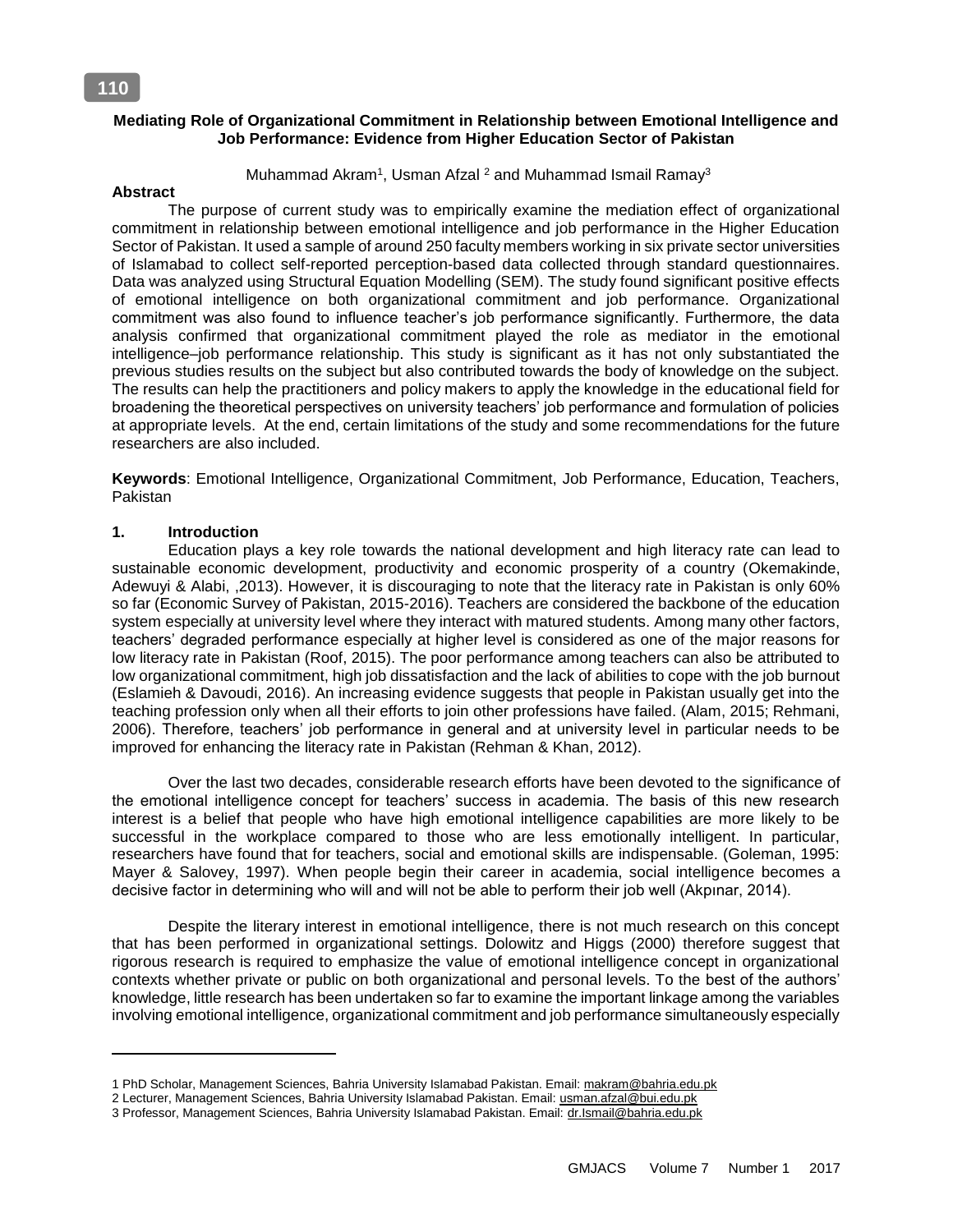in the Pakistani context. Furthermore, few studies that have quantitatively assessed the interrelationship among these three concepts have reported mixed-to-weak findings. Therefore, in this perspective, the present study is significant as it uses a different methodology and its findings can help management of higher educational institutions to improve the organizational commitment and job performance of teachers, thus reducing the dissatisfaction leading to high tide of teacher's turnover in Pakistan's education sector.

# **2. Literature Review**

An extensive survey of the literature about the involved variables and their relationship was carried out using the secondary data sources. A summary of the salient studies related with emotional intelligence, job performance and organizational commitment is given in the ensuing sub-sections.

## **2.1 Emotional Intelligence**

Emotions constitute an integral part of human beings. They directly affect human motivations for practices and behavior, which in turn shape their perceptions of psychosomatic health. Emotions are synchronized sets of interconnected psychological processes that include motivational, physiological, cognitive and affective components (Izard, 2013). Emotions refer to the positive or negative psychological reactions pertaining to the incidents that are of concern to a person. Emotional states commonly experienced by an individual in the form of moods, sentiments and affect are: (i) Basic emotions like anger, love and joy (ii) social emotions like envy, jealousy, guilt and shame (Silvia, 2009).

Emotional intelligence, according to Mayer and Salovey (1997), encompasses interrelated skills of emotion management, self-motivation, self-awareness, relationship management, and empathy. They defined emotional intelligence as the human ability to:(i) accurately perceive, assess and express emotions, (ii) generate and/or access feelings when they lead to thought, (iii) understand emotional knowledge, and (iv) control emotions to support intellectual and emotional growth. As per this particular definition, there are four dimensions of the emotional intelligence construct: appraising and expressing one's own emotions, recognizing and evaluating others' emotions, managing self-emotions, and using emotions to improve task performance.

Wong and Law (2002) conceptualized emotional intelligence in agreement with the definition of Mayer and Salovey (1997). Thereafter, Law, Wong, & Song (2004) operationalized emotional intelligence by separating personality dimensions from it, and concluded that it could influence job performance. Newman and Joseph (2010), in contrast, contended that the literature is yet to determine what exactly selfreport emotional intelligence is. They considered cognitive ability and personality dimensions as precursors of emotional intelligence, and deduced that each component has a different impact on job performance. These contradictory views suggest that the emotional intelligence literature is fragmented, and that further research is required to examine the effects of emotional intelligence.

### **2.2 Organizational Commitment**

The concept of organizational commitment concept has received a great deal of theoretical and empirical attention in the areas of organizational/industrial psychology, human resource management, and organizational behavior (Klein et al., 2012). Organizational commitment is an employee's attitude that has been defined and measured in several different manners. In line with Narimawati (2007), organizational commitment is an employee's (i) desire to maintain membership in his organization, (ii) willingness to spare no effort in the best interests of the organization, and (iii) acceptance of and faith in the organizational values and goals. As per Noor and Noor (2006), there are a number of determinants of organizational commitment such as personal (e.g., tenure, age, and dispositions like external or internal control contribution and negative or positive affectivity) and organizational (e.g., supervisor's leadership style and job design) variables. Besides, non-organizational factors like availability of job alternatives can also considerably affect one's organizational commitment (Silva et al., 2010).

 According to the conceptualization of organizational commitment proposed by Allen and Meyer (1990), there are certain components of organizational commitment: continuance, normative and affective commitment. Affective commitment is the extent to which an employee is involved in, identifies with, and is emotionally attached to his organization. When an employee's affective commitment is high, he continues to work in the organization just because he does not wants to leave it. Continuance commitment is the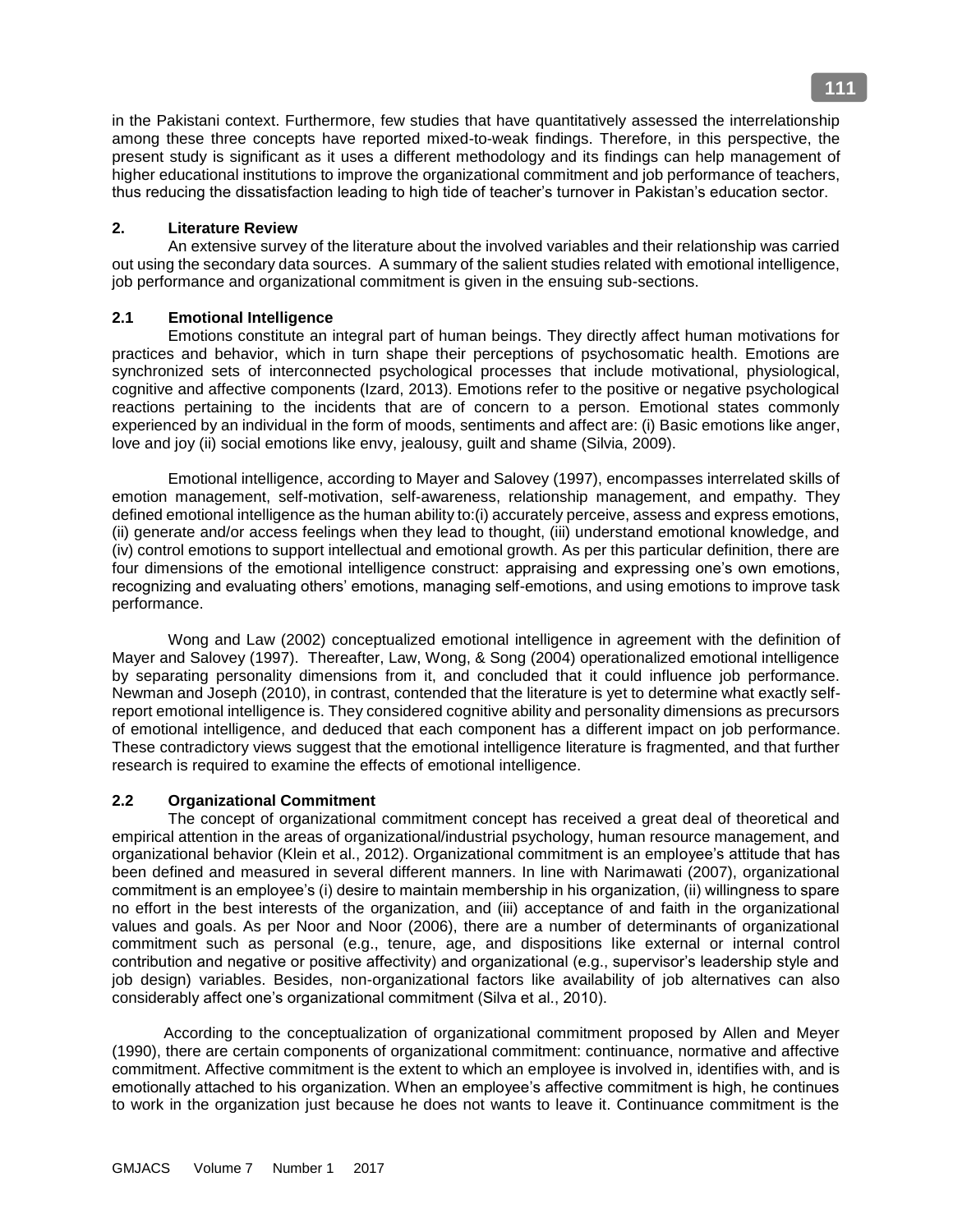extent to which an employee is aware of the financial consequences associated with departing the organization. When an employee's continuance commitment is high, he continues to work in the organization just because he has no other viable option. Normative commitment is the extent to which an employee feels obligated to continue employment. With normative commitment, employees feel that they should remain a member of the organization (Allen & Meyer, 1990).

# **2.3 Emotional Intelligence and Job Performance**

Research performed in organizational contexts, although limited, provides some empirical support to the positive effect that emotional intelligence has on job-based performance (Newman & MacCann, 2010). Harms & Credé (2010) opine that superior performance of a leader is by virtue of his/her emotional competence. Cavazotte et al. (2012) give a number of justifications to explain why work success is determined by an individual's emotional intelligence. O'Boyle et al. (2011) find that highly emotionally intelligent people are better able to solve difficult problems and successfully complete cognitive tasks compared to not-so emotionally intelligent people. Sears and Holmvall (2010) note that employees with high emotional intelligence get better ratings from their supervisors. Carmeli & Josman (2006) put forward that emotionally intelligent people are good at recognizing and understanding their emotions as well as at applying them to improve the relationships they have with others. The improved relationships can in turn improve the job performance of people. Emotional awareness helps people to successfully confront the environmental uncertainties, deal with workplace conflicts, and control personal feelings; all of which proven antecedents of performance improvement (Günsel & Açikgöz, 2013). Hence, based on this explanation, the following is hypothesized:

*H1: Emotional intelligence of teachers positively affects their job performan*c*e*

# **2.4 Emotional Intelligence and Organizational Commitment**

All kinds of organizations around the world are increasingly accepting the immense importance of the skill of emotional intelligence. This skill is counted among the most dynamic and significant qualities that an employee must have to produce desirable organizational outcomes (Harms & Credé, 2010). Emotional intelligence emphasizes impulse control optimisms, stress tolerance, problem solving, reality testing, interpersonal relationship management, social responsibility, empathy, self-actualization, independence, assertiveness, emotional self-awareness and self-regard (Joseph & Newman, 2010). These constructive attributes facilitate a new hire to develop a cordial connection with the organization, and this consequently creates feelings of organizational commitment in him/her. On the contrary, emotional incompetence can restrain people from exploiting their full potential (O'Boyle et al., 2011). Researchers, such as Smigla and Pastoria (2000), have come to a conclusion that the need for being emotionally intelligent is proportional to the complexity of the job. Emotional intelligence makes people optimistic—a quality that allows them to concentrate on problem solving instead of on the reasoning. Hence, based on this description, the following is hypothesized:

*H2: Emotional intelligence of teachers positively affects their commitment to an organization*

# **2.5 Organizational Commitment and Job Performance**

The literature shows that those employees who are highly committed to their organization have strong faith in the organizational goals, and are ready to exert an extra effort in order to make the organization successful (Klein et al., 2012). Scholars, such as De Cuyper and De Witte (2011) suggest that to reciprocate for the advantageous treatment received from their employing organization, employees exhibit feelings of organizational commitment which strongly influences their productivity and performance at work. In addition, Jaramillo et al. (2005) state in their meta-analysis that the level of an employee's organizational commitment has profound effect on a range of individual and organizational outcomes, among which job performance is the most critical one. Westover et al. (2010) conclude that the key factor to enhance long-term worker performance and productivity is employees' organizational commitment. Similarly, Hunton and Norman (2010) report the existence of a direct relationship between employees' job performance and organizational commitment in teleworking arrangement. Hence, on account of this discussion, the following is hypothesized:

*H3: Organizational commitment of teachers positively affects their job performance*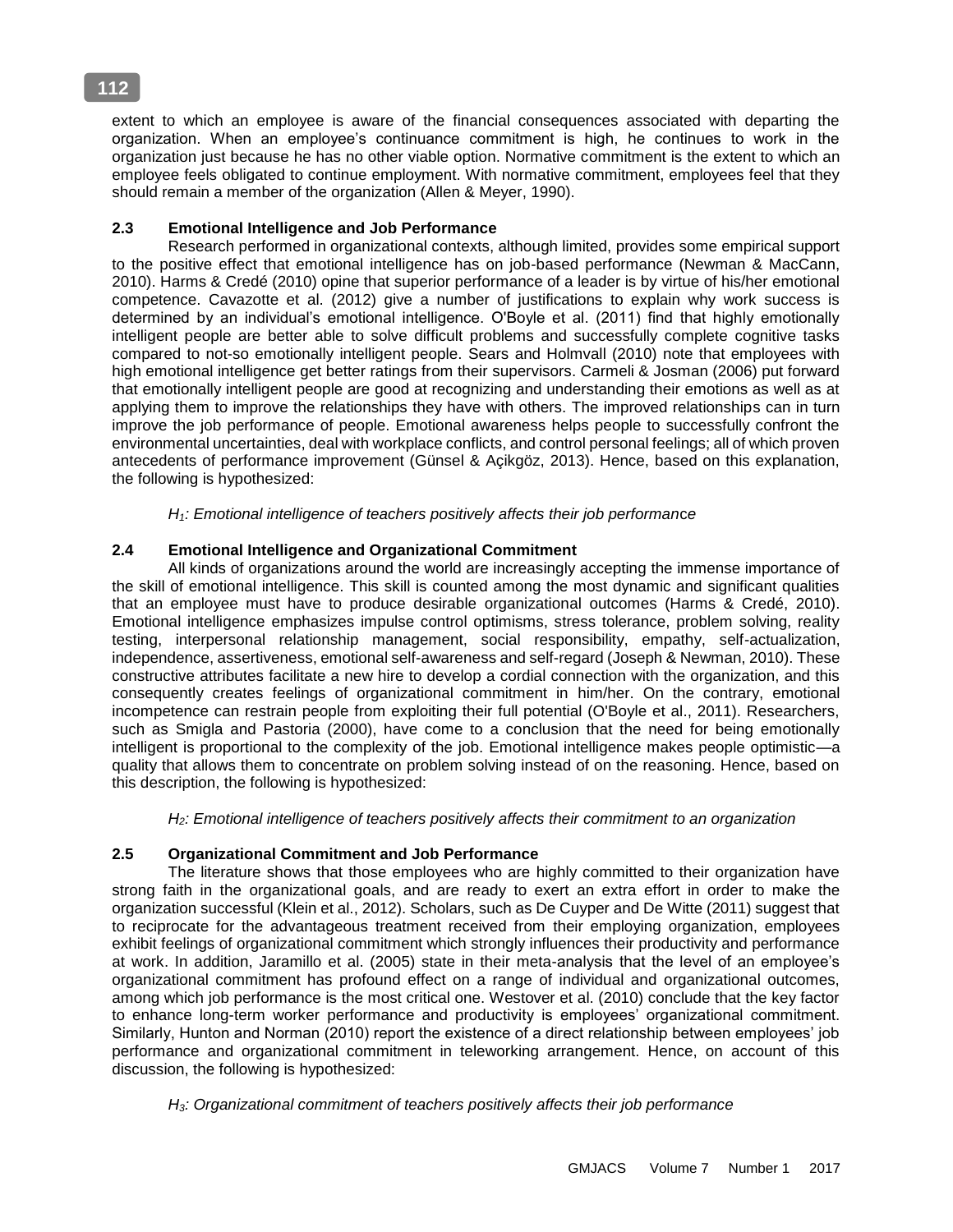## **2.6 Emotional Intelligence, Organizational Commitment and Job Performance Relationship**

Several researchers emphasize that the linkage between employees' emotional intelligence and job performance is actually not as straightforward as it appears to be (Mayer & Salovey, 1997; Newman et al., 2010; O'Boyle et al., 2011). The existing empirical research devoted to examine the mechanism of the effect of emotional intelligence on job-based performance is not only limited, but has also yielded inconclusive results. The social psychological perspective advocates that the feelings of individuals drive their behavior (Altman & Wohlwill, 2012), and in accordance with this perspective, it would not be wrong to consider organizational commitment as the driver of job performance. Salovey et al. (2008) postulate that higher levels of emotional intelligence in employees will improve their competencies and skills, and this can, in turn, lead to desirable individual behaviors and attitudes. Hence, in this regard, if the present study places organizational commitment as a linking process between emotional intelligence and job performance, then it would be able to explain the emotional intelligence—job performance relationship in a more reliable way. The mediating mechanism of organizational commitment in the emotional intelligence– job performance relationship is an emerging theme in the emotional intelligence literature, however specific studies that examine this mechanism are limited. Accordingly, the following hypothesis is proposed to narrow this gap in literature:

### *H4: Organizational commitment mediates the positive affect of emotional intelligence on teachers' job performance*

## **3. Conceptual Framework**

In light of the relationships established among the variables described by the past studies in literature review, a conceptual framework can be deduced as depicted in Figure 1 below:



#### **Figure 1: Conceptual Framework**

### **4. Methodology**

Convenience sampling was conducted to draw a sample of teachers working in six reputed private sector universities of Islamabad. The teachers were from different academic departments of universities, including media studies, management sciences, engineering, and computer science. To collect data, around 250 lecturers, assistant professors, associate professors and professors were contacted through LinkedIn, Facebook, and universities' faculty directory, and were requested to participate in the online survey. In addition, e-mails were sent to request the different departmental heads of each university to distribute the survey invitation email along with the survey site's URL to their faculty members. Teachers who were willing to take part in the survey were told to access the survey website voluntarily at any convenient time and place. To strictly control survey participants' eligibility and to ensure that valid responses are obtained, screening questions (such as age, job duty and work experience) were included. The online survey automatically ended when a participant did not meet the eligibility criteria. Out of the total 189 obtained responses, 23 were inappropriate, 9 were not complete and 7 were from the non-eligible participants. This left the researchers with exactly 150 responses that could be used in the final statistical analysis.

Of the 227 sample participants, males were 92 (61%) and females were 58 (39%). Most of them (95%) were only into teaching, while 7 (5%) held both administrative and faculty positions. Eighty-six (57%) participants were lecturers, 50 (33%) were assistant professors, and 14 (9%) were associate professors. In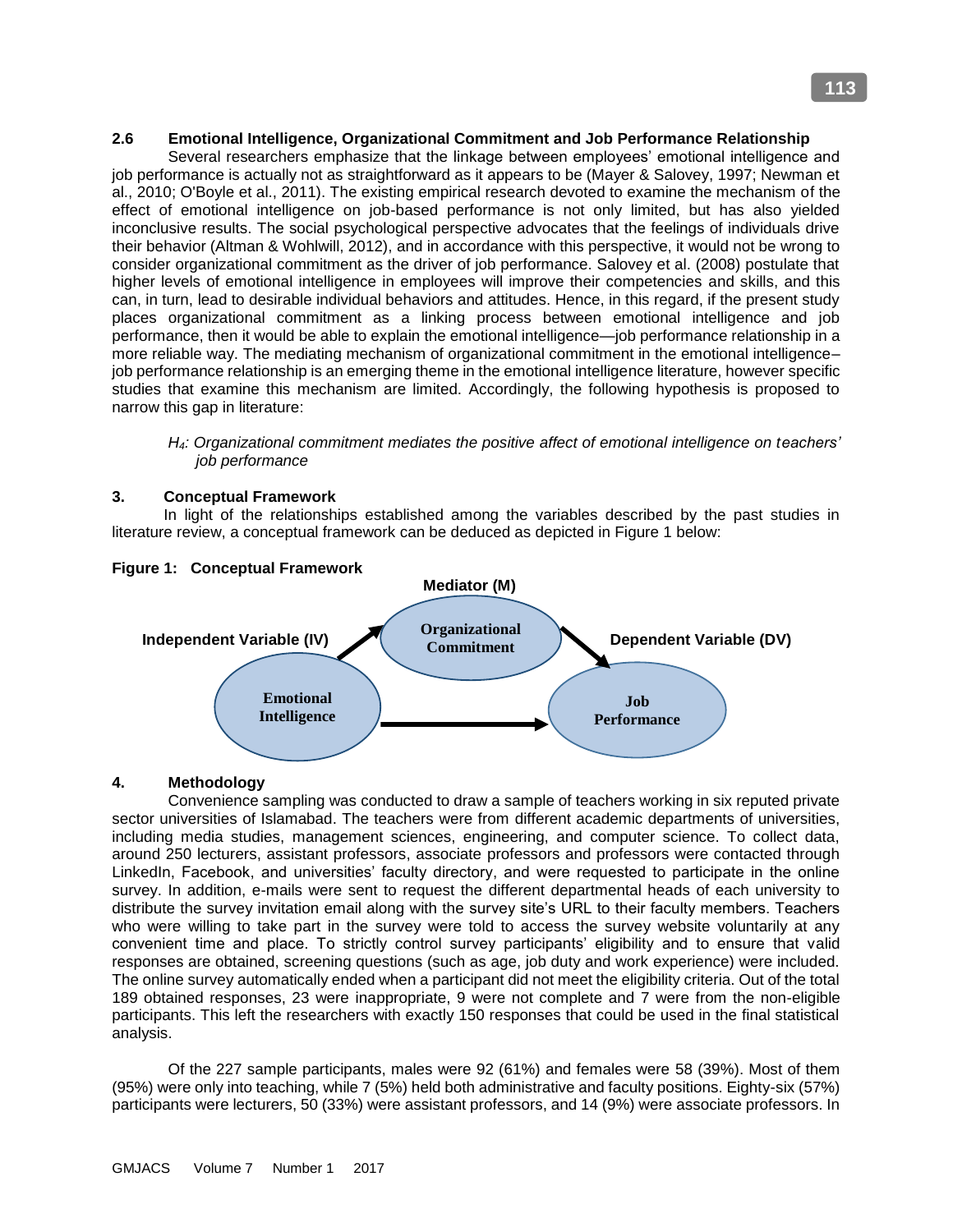terms of qualification, 124 (83%) participants had a Master's degree while only 26 (17%) were PhDs. The average age and tenure of participants was  $33.54 \text{ (+7.14)}$  years and  $4.08 \text{ (+3.18)}$  years respectively.

The variables of this study were quantitatively measured through a questionnaire based on fourpoint Likert scale, with options ranging from "strongly agree" (1) to "strongly disagree" (4). To assess emotional intelligence, nine items were adopted from Law et al.'s (2004) scale. The items aimed to determine the degree to which participants are able to recognize, understand and regulate their own and others' emotions. To assess organizational commitment, nine items from Mowday et al.'s (1979) scale were used. Participants had to indicate how well each item reflects their level of commitment to their university. Finally, to assess teachers' job performance, a six-item scale of Tseng and Huang (2011) was used. Each item signified a certain area of job performance, and participants had to tell their level of agreement with it.

### **5. Results**

 Confirmatory Factor Analysis (CFA) was run as the initial step to verify the pattern of observed variables and associated factors specified by the researchers. Hair et al. (2010) recommends that a factor loading value greater than .49 is required to ensure that an indicator item is significant, and that the construct has high convergent validity. Adherence to this recommendation necessitated the modification of the measurement scales through the deletion of two items (E4 and E9) in emotional intelligence scale, three items (OC1, OC5 and OC6) in organizational commitment scale, and one item (JP2) in job performance scale because of their low factor loadings. After the non-validated items were removed, the remaining items were revalidated by examining their item-to-total correlation, where each item had a value within Saxe and Weitz's (1982) recommended range of .35-.70. All items exhibited statistically significant factor loadings greater than .55 with t-values between 9.09 to 15.17 and p <.001. The findings derived from the CFA are reported in table 1.

 As also exhibited in table 1, each of the constructs had a value of average variance extracted (AVE) between .51 and .64. AVE is the percentage of average variance a theoretical construct explains in its indicators, where high values establish that measurement scales have sound convergent validity. The constructs' composite reliabilities exceeded the .70 recommended threshold, with values of .92, .86 and .91. Also, the constructs' alpha coefficients were well-within the suggested range of .70–1.00. Such values confirmed adequate internal consistency of all the constructs of the hypothesized model. Besides, the discriminant validity of the three theoretical constructs was assessed by comparing each construct's AVE with the squared correlations  $(R^2)$  that it has with other constructs in the model. All constructs had fairly high AVE values in comparison to the  $R^2$  values between any pair of research constructs, thereby providing evidence of discriminant validity in the model. In sum, the measurement scales used in the study were high on internal consistency, convergent validity and discriminant validity.

The sensitive, analytical technique of CFA also checked the theoretical fit of the data against the a priori hypothesized model. The unidimensional, seven-factor structure of emotional intelligence construct was confirmed by first-order CFA (χ<sup>2</sup>=34.40, df=12, p<.00, χ<sup>2</sup>/df=2.86, RMSEA=.06, IFI=.98, CFI=.98, NFI=.97, GFI=.97, SRMR=.02). Similarly, the outcomes of the first-order CFA exhibited that the collected data reasonably fitted the six-factor model of organizational commitment ( $\chi^2$ =24.96, df=9, p<.00,  $\chi^2$ /df=2.77, RMSEA=.06, IFI=.97, CFI=.97, NFI=.96, GFI=.97, SRMR=.03) and the five-factor structure of job performance (χ<sup>2</sup>=13.74, df=4, p<.00, χ<sup>2</sup>/df=3.43, RMSEA=.07, IFI=.99, CFI=.99, NFI=.98, GFI=.98, SRMR=.01). The overall fitness of the proposed measurement model was also assessed by CFA and the results demonstrated a satisfactory data–model fit ( $\chi^2$ =342.33, df=129, p<.00,  $\chi^2$ /df=2.65, RMSEA=.06, IFI=.94, CFI=.94, NFI=.91, GFI=.91, SRMR=.04).

| <b>Construct</b>          | <b>Indicator</b> | <b>Std. Loading</b> | <b>Std. Error</b> | <b>Error Variance</b> |       |     |     | <b>AVE</b> |
|---------------------------|------------------|---------------------|-------------------|-----------------------|-------|-----|-----|------------|
| Emotional<br>Intelligence | E1               | .62                 |                   | .39                   |       |     |     |            |
|                           | E2               | .62                 | .07               | .33                   | 12.75 |     |     |            |
|                           | E3<br>E5         | .70                 | .08               | .28                   | 12.75 |     |     |            |
|                           |                  | .61                 | .09               | .42                   | 10.40 | .88 | .92 | .51        |
|                           | E6<br>.77        |                     | .09               | .24                   | 12.32 |     |     |            |
|                           | E7               | .82                 | .09               |                       | 12.88 |     |     |            |

| Table No. 1: Results of Confirmatory Factor Analysis |  |
|------------------------------------------------------|--|
|------------------------------------------------------|--|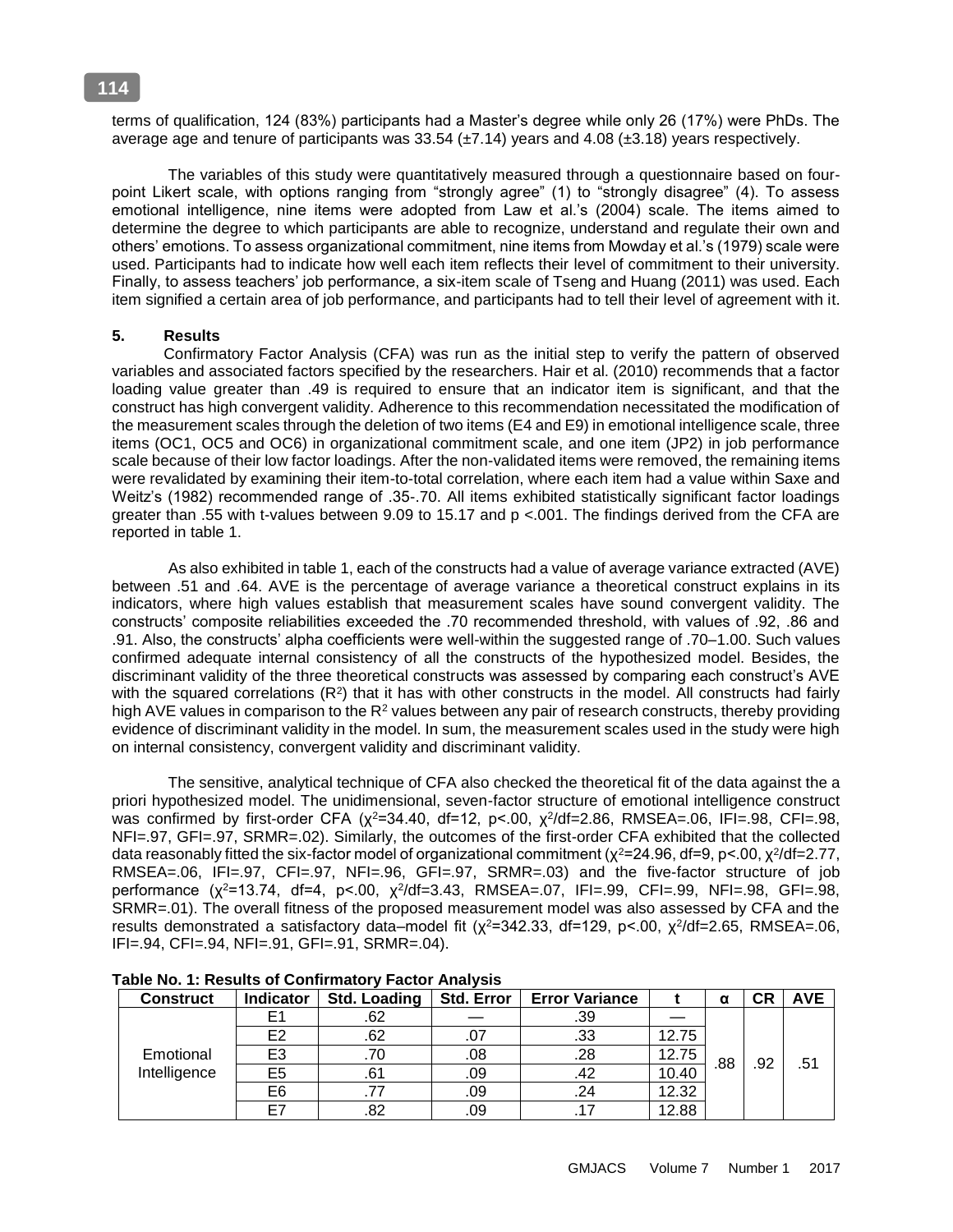|                              | E <sub>8</sub>                                                 | .80 | .09 | .21 | 12.62 |     |     |     |
|------------------------------|----------------------------------------------------------------|-----|-----|-----|-------|-----|-----|-----|
|                              | OC <sub>2</sub>                                                | .56 |     | .44 |       |     |     |     |
|                              | OC <sub>3</sub>                                                | .60 | .11 | .40 | 9.09  |     |     |     |
| Organizational<br>Commitment | OC <sub>4</sub><br>.66<br>OC7<br>.71<br>OC <sub>8</sub><br>.62 |     | .13 | .47 | 9.63  | .80 | .86 | .52 |
|                              |                                                                |     | .11 | .26 | 10.04 |     |     |     |
|                              |                                                                |     | .13 | .50 | 9.29  |     |     |     |
|                              | OC <sub>9</sub>                                                | .70 | .11 | .26 | 10.01 |     |     |     |
| Job<br>Performance           | JP <sub>1</sub>                                                | .68 |     | .52 |       |     |     |     |
|                              | JP3                                                            | .85 | .07 | .20 | 15.17 |     |     |     |
|                              | JP4                                                            | .84 | .07 | .21 | 15.00 | .89 | .91 | .64 |
|                              | JP <sub>5</sub><br>.82                                         |     | .07 | .23 | 14.71 |     |     |     |
|                              | JP <sub>6</sub>                                                | .80 | .08 | .32 | 13.27 |     |     |     |

Note. Std: standardized, α: Cronbach's alpha, CR: composite reliability

#### **Table No. 2: Goodness-of-Fit Analysis**

|                               | $\mathbf{v}^2$ | df  | D      | $x^2$ /df | <b>RMSEA</b> | IFI    | CFI       | <b>NFI</b> | GFI  | <b>SRMR</b> |
|-------------------------------|----------------|-----|--------|-----------|--------------|--------|-----------|------------|------|-------------|
| Acceptable Limit              |                |     | $≤.05$ | ≤5        | ≤.10         | $≥.90$ | $\geq 90$ | $≥.90$     | ≥.90 | $≤.08$      |
| <b>Emotional Intelligence</b> | 34.40          | 12  | < 0.0  | 2.86      | .06          | .98    | .98       | .97        | .97  | .02         |
| Organizational<br>Commitment  | 24.96          | 9   | $-.00$ | 2.77      | .06          | .97    | .97       | .96        | .97  | .03         |
| <b>Innovation Performance</b> | 13.74          | 4   | $-.00$ | 3.43      | .07          | .99    | .99       | .98        | .98  | .01         |
| <b>Measurement Model</b>      | 342.3          | 129 | $-.00$ | 2.65      | .06          | .94    | .94       | .91        | .91  | .04         |

Note. a: source, Hair et al. (2010)

The analysis of correlation is reported in table 3 along with the means and standard deviations of the study variables. Emotional intelligence shared a significant positive association with both organizational commitment and job performance. Furthermore, organizational commitment exhibited significant positive correlation with job performance. However, surprisingly, none of the demographic attributes of participants had a significant relationship with any of the research constructs. This finding is somehow logical as an employee does not needs to have a certain gender, age or qualification to be emotionally intelligent, organizationally committed or to perform well.

|                                  | M     | SD   | 1.    | 2.      | 3.     | 4.     | 5.      | 6.         | . . |
|----------------------------------|-------|------|-------|---------|--------|--------|---------|------------|-----|
| Gender                           | 1.64  | .15  |       |         |        |        |         |            |     |
| Age                              | 33.54 | 7.14 | .03   | —       |        |        |         |            |     |
| Education                        | 2.04  | .25  | $-03$ | $-.03$  |        |        |         |            |     |
| Tenure                           | 4.08  | 3.18 | .04   | $.48**$ | $-.05$ |        |         |            |     |
| <b>Emotional Intelligence</b>    | 4.13  | .59  | .06   | $-.07$  | .02    | $-.04$ |         |            |     |
| <b>Organizational Commitment</b> | 3.97  | .58  | .09   | $-.03$  | $-.00$ | $-.03$ | $.65**$ |            |     |
| Job Performance                  | 3.91  | .75  | .07   | $-.07$  | $-.00$ | $-.02$ | $.59**$ | $.56^{**}$ |     |

#### **Table No. 3: Analysis of Correlation**

Note. M: mean, SD: standard deviation

The technique of Structural Equation Modelling (SEM) was applied to estimate the proposed, threeconstruct model (Figure 2). The fit indices exhibited a satisfactory fitness level of the proposed model, where χ<sup>2</sup>=342.33, df=129, p<.00, χ<sup>2</sup>/df=2.65, RMSEA=.06, IFI=.94, CFI=.94, NFI=.91, GFI=.91, SRMR=.04. The SEM results, particularly the standardized coefficients with their t-statistics, are presented in figure 1 below. The illustration revealed that the effect of emotional intelligence on job performance was statistically significant (β=.37; t=4.50, p<.00), offering sufficient support to hypothesis 1. Furthermore, the standardized coefficients showed that the link between emotional intelligence and organizational commitment was positive and significant (β=.76; t=10.16, p<.00) and thus, hypothesis 2 was supported. Similarly, hypothesis 3 was also supported as the path estimates showed that organizational commitment is a critical determinant of employees' job performance (β=.35; t=4.05, p<.00).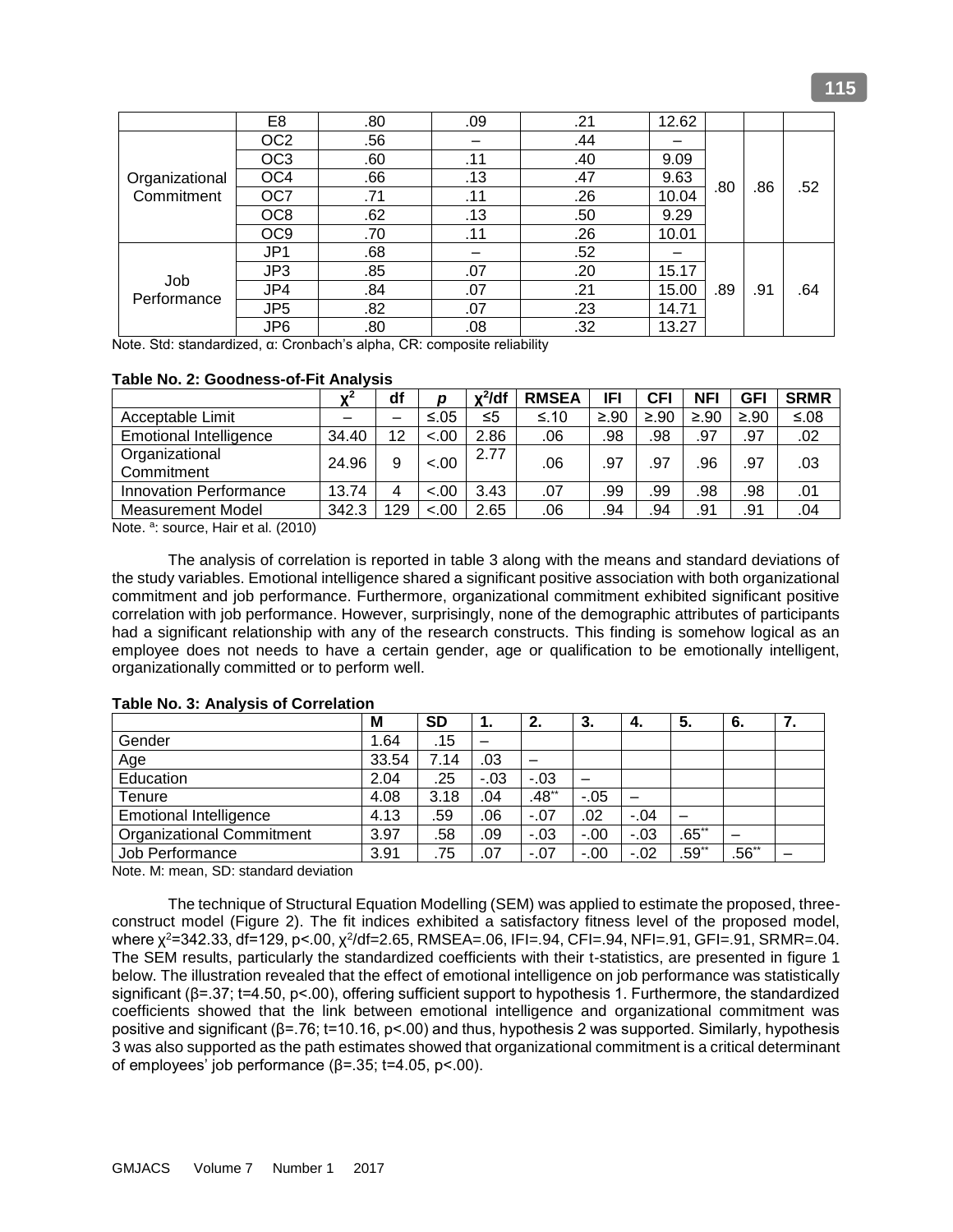# **Figure 2: SEM Analysis**



#### **Figure 3: Testing Mediation Effects**



The critically acclaimed approach of Baron and Kenny (1986) was adopted to determine whether or not the mediator (i.e., organizational commitment) has an effect on the direct link between emotional intelligence and job performance. As per this approach, there are four conditions that should be met by a model in order to test a mediation effect. In the present study, through the results of hypotheses 1, 2 and 3, the first three conditions were successfully met which allowed the researchers to move towards testing the mediation hypothesis (i.e., H4). To examine the fourth condition, re-estimation of structural model was performed in which emotional intelligence's direct effect on job performance was constrained (set β = 0). Figure 3 demonstrates that after the inclusion of organizational commitment in the model, the strength of the association between emotional intelligence and job performance was reduced significantly (mediating model: β=.29; constrained model: β=.75), thus confirming the role of organizational commitment as a partial mediator. In addition, the 46-value difference between the mediating model  $(x^2(129) = 342.33)$  and constrained model ( $\chi^2(130)$  =360.19) was statistically significant ( $\Delta \chi^2$ =17.86,  $\Delta$ df=1). In summary, hypothesis 4 accepted as the constrained model was weaker than the mediating model.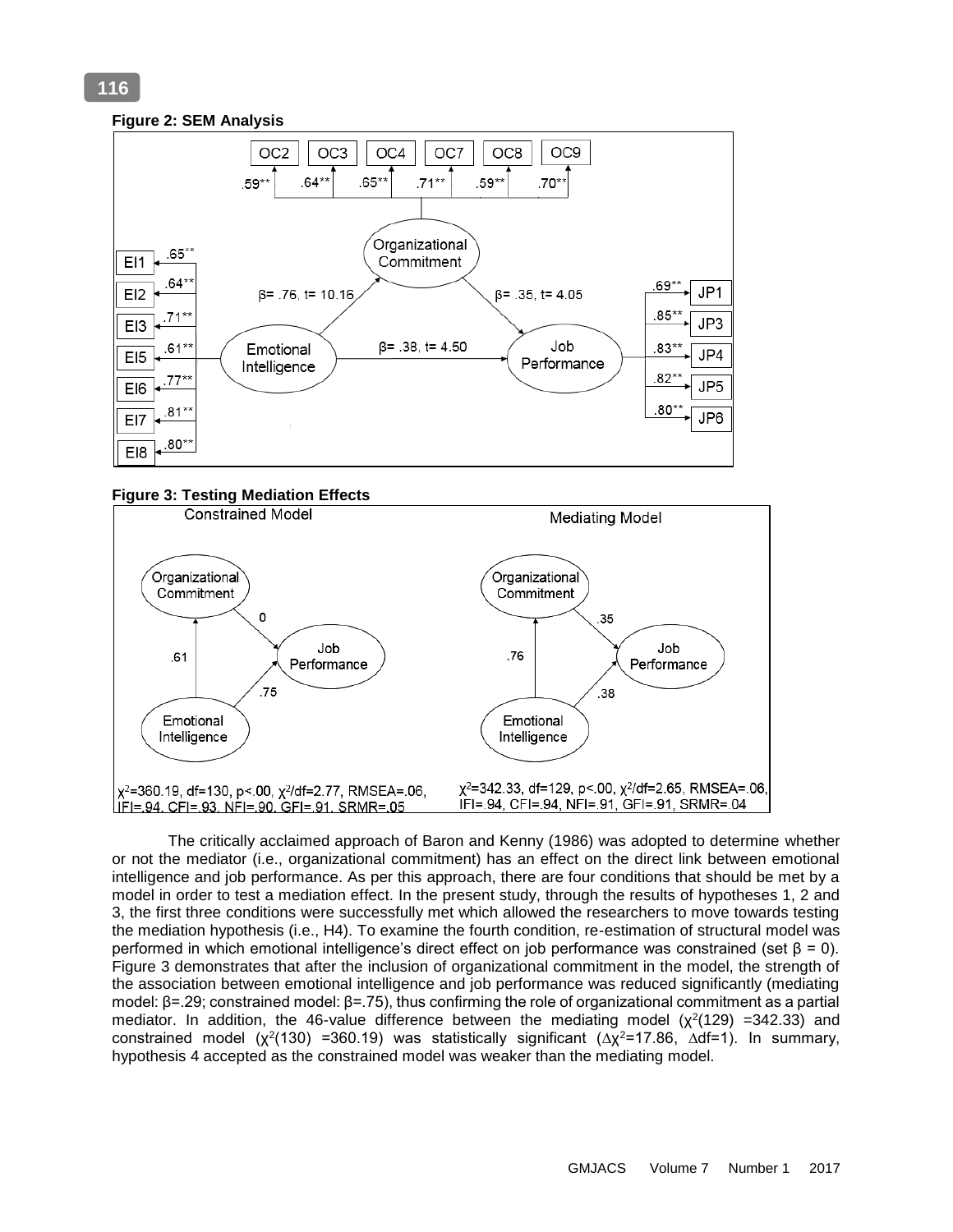#### **6. Discussion**

Despite the abundance of literature on it, the emotional intelligence concept is still in the early stages of development. The primary purpose of this study was to analyze how emotional intelligence of teachers impacts two kinds of work outcomes—organizational commitment and job performance. The study made important contribution to the body of knowledge regarding the emotional intelligence concept and its significance at individual and organizational level. The study generated many interesting results through SEM analysis that provided full support to all its major hypotheses.

First, emotional intelligence was found to contribute significantly to the job performance of teachers. This particular finding is consistent with the arguments within education sector organizations that emotional intelligence is counted among the most critical determinants of work-related performance. People working in educational institutions have to, on a daily basis, deal with students with different wants, needs, attitudes, perceptions and behaviors—all of which constitute as sources of anger and stress. Slaski and Cartwright (2002) conclude that a person's response and capacity to effectively deal with organizational demands is shaped by his/her emotional competency. People with high emotional intelligence ability are good at comprehending emotions through cognitive reassessment, and employing strategies such as disclosure of feelings and social resources in stressful work conditions. This, as a results, helps them to be resilient and successfully adapt to demanding environments (King & Gardner, 2006).

Second, as predicted, an increase in teachers' emotional intelligence led to an increase in their reported organizational commitment. This finding is consistent with those achieved by Smigla and Pastoria (2000) and Harms and Credé (2010). As per Lee & Ok (2012), workers who are more competent at recognizing and expressing emotions, at understanding others' and their own emotions, at managing both negative and positive emotions in others and themselves, and at effectively controlling intense emotional conditions experienced at job are likely to be committed strongly with their organization in comparison to those workers who find these aspects of emotional intelligence difficult. Karim (2010) suggests that emotionally competent employees do not put the blame of the challenges and hardships they face on the organization. Instead, they look for ways to lessen the feelings of frustration and imbalance, which resultantly improves their commitment level to the organization.

Third, organizational commitment was established as a vital antecedent of job performance and this finding was perhaps not surprising at all. Theories on human psychology propose that individuals who are committed highly to their organization are more motivated, passionate, dedicated, involved, engaged, effective, creative and productive, and these such behaviors and attitudes are likely to lead to better job performance (Dawson & Abbott, 2011). Many earlier studies (e.g., Bowling, 2010) also prove that committed individuals exhibit a number of extra-role behaviors like relationship building, civic virtues, personal initiative, sportsmanship, championship and stewardship; all of which are assumed to improve job performance. Also, the empirical results of earlier works suggest that the tendency to perform according to organizational expectations and to work harder is way higher in committed employees in comparison to the less dedicated ones.

Fourth, it emerged in this study that if teachers have emotional intelligence capability but are not committed to their employing institution, their overall work performance is not going to improve significantly. Simply put, the effect on emotional intelligence, without the feeling organizational commitment, is insufficient. The SEM analysis of the study's model visually established that emotional intelligence's direct effect on job performance was lesser in magnitude than the indirect of organizational commitment. This particular finding is the most important contribution of this study to the literature. Though research examining emotional intelligence and its association with work-based outcomes is abundant, few studies in education literature have looked into these associations from the organizational commitment perspective. Educationalists daily deal with their own emotions and those of others, so emotional intelligence is an essential component of academic work, and resultantly, becomes a topic requiring great attention and inquiry. By taking the emotional nature of teachers' work into consideration, this study extended the existing literature and broadened the theoretical perspectives on teachers' job performance.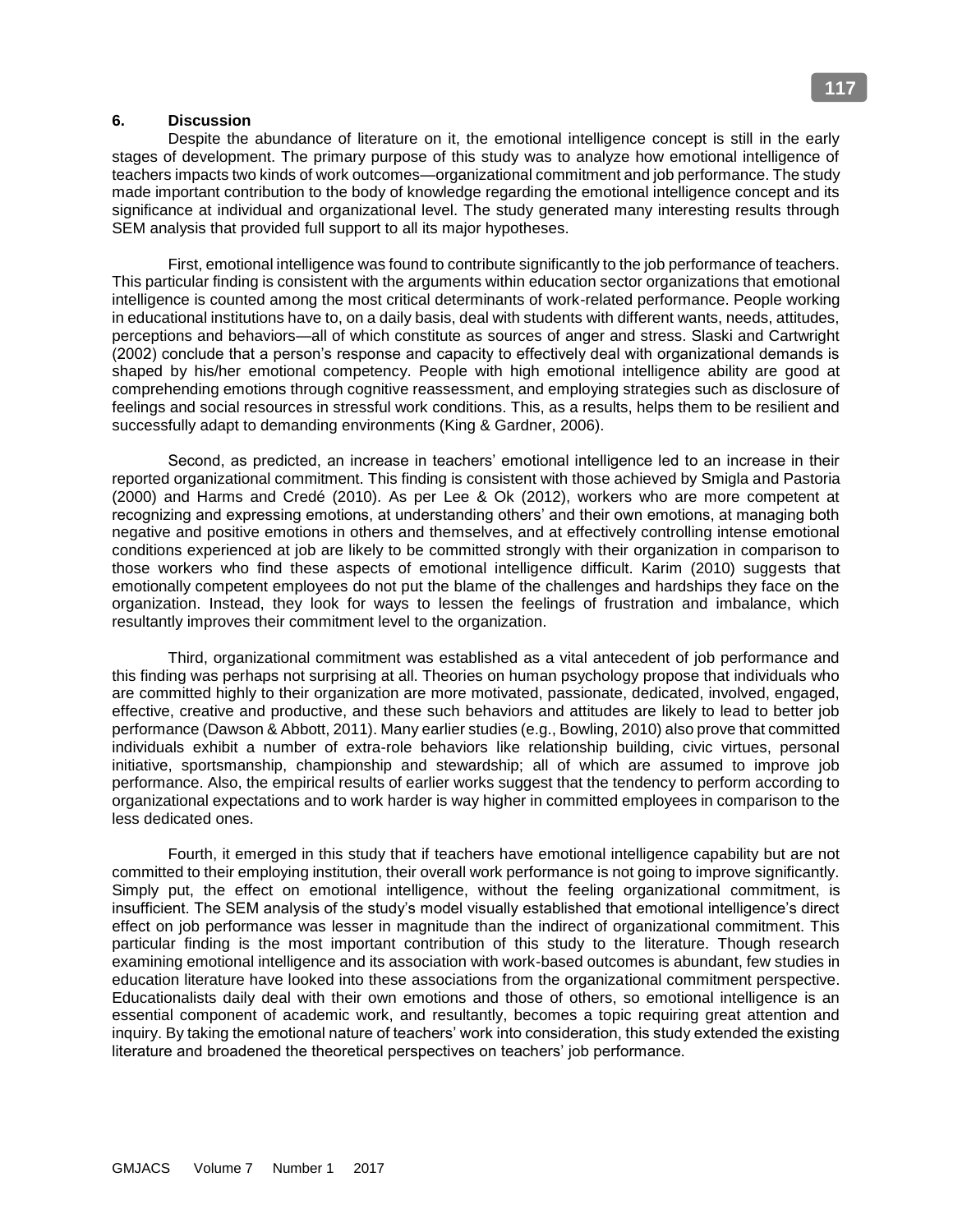# **6.1 Implications**

The present study emphasizes that the unsatisfactory performance of knowledgeable and talented teachers has become a major reason of worry for all kinds of educational institutions. Accordingly, the study's findings suggest that educational institutions should follow the growing employment trend of using psychological-based tests to screen job candidates for their emotional intelligence. This strategy might have a positive effect on the degree to which the institutions can be successful in retaining their valued workforce.

It is an established fact that emotionally intelligent teachers have a better ability to minimize their work-related conflicts by balancing work with organizational demands. Therefore, the educational institutions should use personnel psychologists and counseling to develop or improve emotional intelligence ability in teachers. Employing institutions are obligated to provide conducive and attractive work environments to teachers that will motivate them and improve their satisfaction and commitment to their organizations and career.

Based on its findings, the study has some important implications and recommendations for both researchers and managers. The administration of educational institutions needs to understand that teachers' interaction with their superiors and colleagues affects their emotional intelligence, which in turn, critically influences their work outcomes. Administrators need to first understand how they can manage their own emotional intelligence and then try to develop this capability in their subordinates. Besides, the workrelated conflicts that educators face quite often have a strong tendency to negatively affect their enthusiasm to contribute to work. The conflict-stricken teachers may continue to participate, but choose not to produce, create and/or innovate. The conflicts can be reduced if educational institutions recognize the significance of the emotional intelligence concept, and try to spread its awareness among their teachers. Only in this way can the organizational commitment and other work outcomes of teachers be enhanced.

### **6.2 Limitations and Future Research Recommendations**

The application and interpretation of this study's findings are constrained by certain limitations that need consideration. One, since the study's participants came from only private universities in Islamabad, the applicability of findings to other cultures or settings is limited. In future, this study should be replicated in different contexts or cross-cultural data should be used to improve the findings' generalizability. Two, causal relationships could not be tested in this study due to the cross-sectional research design. Future studies should make causal inferences by tracking how variables change over time. Besides, future studies should also verify the direction of the causal linkages among variables. Three, social desirability bias is a major concern of this study as self-reported perceptual measures were the only source of data. Future works should alleviate this bias by obtaining less biased and more objective measures of the research constructs. Four, since the study relied on universities' departmental heads to distribute the survey site's URL to the teachers, non-response bias or selection bias might have occurred. To ensure that the data collection methods do not undermine the study's findings, future researchers should collect data personally from the sample.

### **7. Conclusion**

 It should be noted that unless the interrelationship among the concepts of emotional intelligence, organizational commitment and job performance is comprehensively understood, interventions done to improve teachers' job performance cannot yield the expected outcomes. The present study investigated this interrelationship due to its important effects on Pakistan's educational system. Significant positive affect of emotional intelligence was found on both organizational commitment and job performance. Organizational commitment also influenced teacher's job performance considerably. Furthermore, organizational commitment was confirmed as mediator in the emotional intelligence–job performance relationship.

The study's results emphasize the complex role played by emotional intelligence in affecting job performance. While the study has made some progress towards understanding why teachers often underperform and what factors are important to job performance, there still remains much more to be learned. The remaining important factors are poor leadership, heavy workloads, poor performance management, inadequate resources, perceived discrimination, depleting health conditions, and ego clashes. Administration of educational institutions needs to make sure that teachers are not only emotionally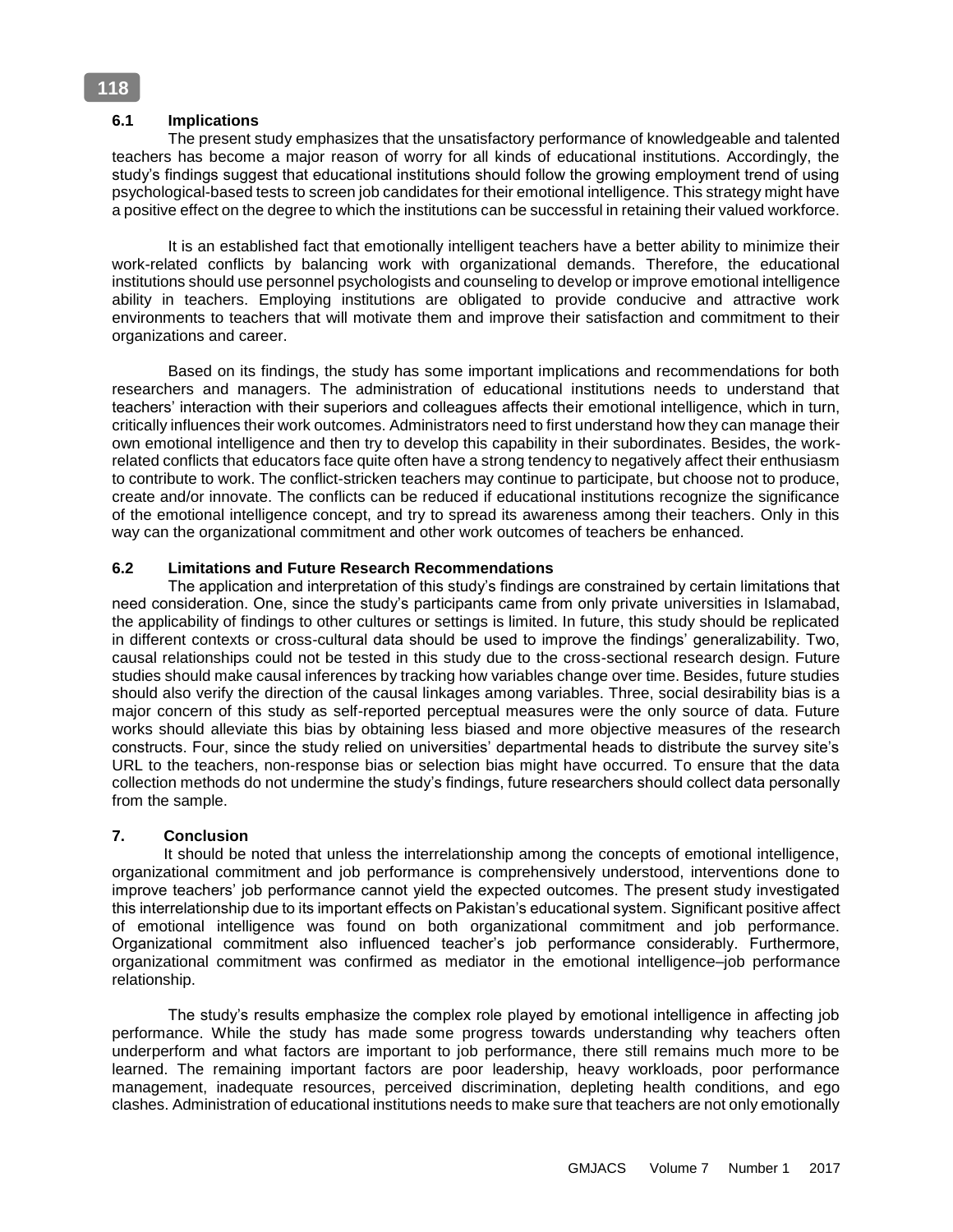competent and well-trained, but are also given supportive supervision and adequate resources so that their job performance can be optimized.

#### **References**

- Alam, A. (2015, December 27). Is teaching a profession of choice? *The daily Express Tribune*. Retrieved from http://www.tribune.pk
- Akpınar, S. (2014). *Investigation of problem solving and social skills of teachers* (Unpublished master's thesis). Kahramanmaraş Sütçü Imam University/Institute of Social Sciences, Istanbul.
- Allen, N. J., & Meyer, J. P. (1990). The measurement and antecedents of affective, continuance and normative commitment to the organization. *Journal of Occupational Psychology, 63*(1), 1-18.
- Altman, I., & Wohlwill, J. F. (2012). *Human behavior and environment: Advances in theory and research* (Vol. 2). Berlin: Springer Science & Business Media
- Bowling, N. A. (2010). Effects of job satisfaction and conscientiousness on extra-role behaviors. *Journal of Business and Psychology, 25*(1), 119-130.
- Carmeli, A., & Josman, Z. E. (2006). The relationship among emotional intelligence, task performance, and organizational citizenship behaviors. *Human Performance, 19*(4), 403-419.
- Cavazotte, F., Moreno, V., & Hickmann, M. (2012). Effects of leader intelligence, personality and emotional intelligence on transformational leadership and managerial performance. *The Leadership Quarterly, 23*(3), 443-455.
- Dawson, M., & Abbott, J. (2011). Hospitality culture and climate: A proposed model for retaining employees and creating competitive advantage. *International Journal of Hospitality & Tourism Administration,* 12(4), 289-304.
- De Cuyper, N., & De Witte, H. (2011). The management paradox: Self-rated employability and organizational commitment and performance. *Personnel Review, 40*(2), 152-172.
- Dulewicz, V., & Higgs, M. J. (2000). Emotional intelligence: a review and evaluation study. *Journal of Managerial Psychology, 15*(4), 341-372.
- Eslamieh, F., Davoudi, A. H. M. (2016). An analysis of the relationship between
- managers' ethical leadership style with teachers' organizational commitment and job burnout *International Journal of Organizational Leadership*, 5(2016) 380-392
- Economic Survey of Pakistan (2015-2016). Ministry of Finance, Pakistan. Retrieved from http://www. finance.gov.pk
- Goleman, D. (1995). *Emotional intelligence: Why it can matter more than IQ.* London: Bloomsbury.
- Günsel, A., & Açikgöz, A. (2013). The effects of team flexibility and emotional intelligence on software development performance. *Group Decision and Negotiation, 22*(2), 359-377.
- Hair, J. F., Black, W. C., Babin, B. J., & Anderson, R. E. (2010). *Multivariate data analysis: A global perspective* (7th ed.). Upper Saddle River, NJ: Pearson Education.
- Harms, P. D., & Credé, M. (2010). Emotional intelligence and transformational and transactional leadership: A metaanalysis. *Journal of Leadership & Organizational Studies, 17*(1), 5-17.
- Hunton, J. E., & Norman, C. S. (2010). The impact of alternative telework arrangements on organizational commitment: Insights from a longitudinal field experiment. *Journal of Information Systems, 24*(1), 67-90.
- Izard, C. E. (2013). *Human emotions*. Berlin: Springer Science & Business Media.
- Jaramillo, F., Mulki, J. P., & Marshall, G. W. (2005). A meta-analysis of the relationship between organizational commitment and salesperson job performance: 25 years of research. *Journal of Business Research, 58*(6), 705- 714.
- Joseph, D. L., & Newman, D. A. (2010). Emotional intelligence: An integrative meta-analysis and cascading model. *Journal of Applied Psychology, 95*(1), 54-78.
- Karim, J. (2010). Emotional labour, emotional intelligence, and psychological distress. *Journal of the Indian Academy of Applied Psychology, 36*(2), 187-196.
- King, M., & Gardner, D. (2006). Emotional intelligence and occupational stress among professional staff in New Zealand. *International Journal of Organizational Analysis, 14*(3), 186-203.
- Klein, H. J., Becker, T. E., & Meyer, J. P. (Eds.). (2012). *Commitment in organizations: Accumulated wisdom and new directions.* Abingdon: Routledge.
- Law, K. S., Wong, C. S., & Song, L. J. (2004). The construct and criterion validity of emotional intelligence and its potential utility for management studies. *Journal of Applied Psychology, 89*(3), 483-496.
- Lee, J. J., & Ok, C. (2012). Reducing burnout and enhancing job satisfaction: Critical role of hotel employees' emotional intelligence and emotional labor. *International Journal of Hospitality Management, 31*(4), 1101-1112.
- Mayer, J. D., & Salovey, P. (1997). What is emotional intelligence? In P. Salovey & D. Sluyter (Eds.), *Emotional development and emotional intelligence: Implications for educators* (pp. 3-31). New York: Basic Books.
- Mowday, R. T., Steers, R. M., & Porter, L. W. (1979). The measurement of organizational commitment. *Journal of Vocational Behavior, 14,* 224-247
- Narimawati, S. U. (2007). The influence of work satisfaction, organizational commitment and turnover intention towards the performance of lecturers at west Java's private higher education institution. *Journal of Applied Sciences Research, 3*(7), 549-557.
- National Education Policy (2016). Ministry of Education. Government of Pakistan, Islamabad.